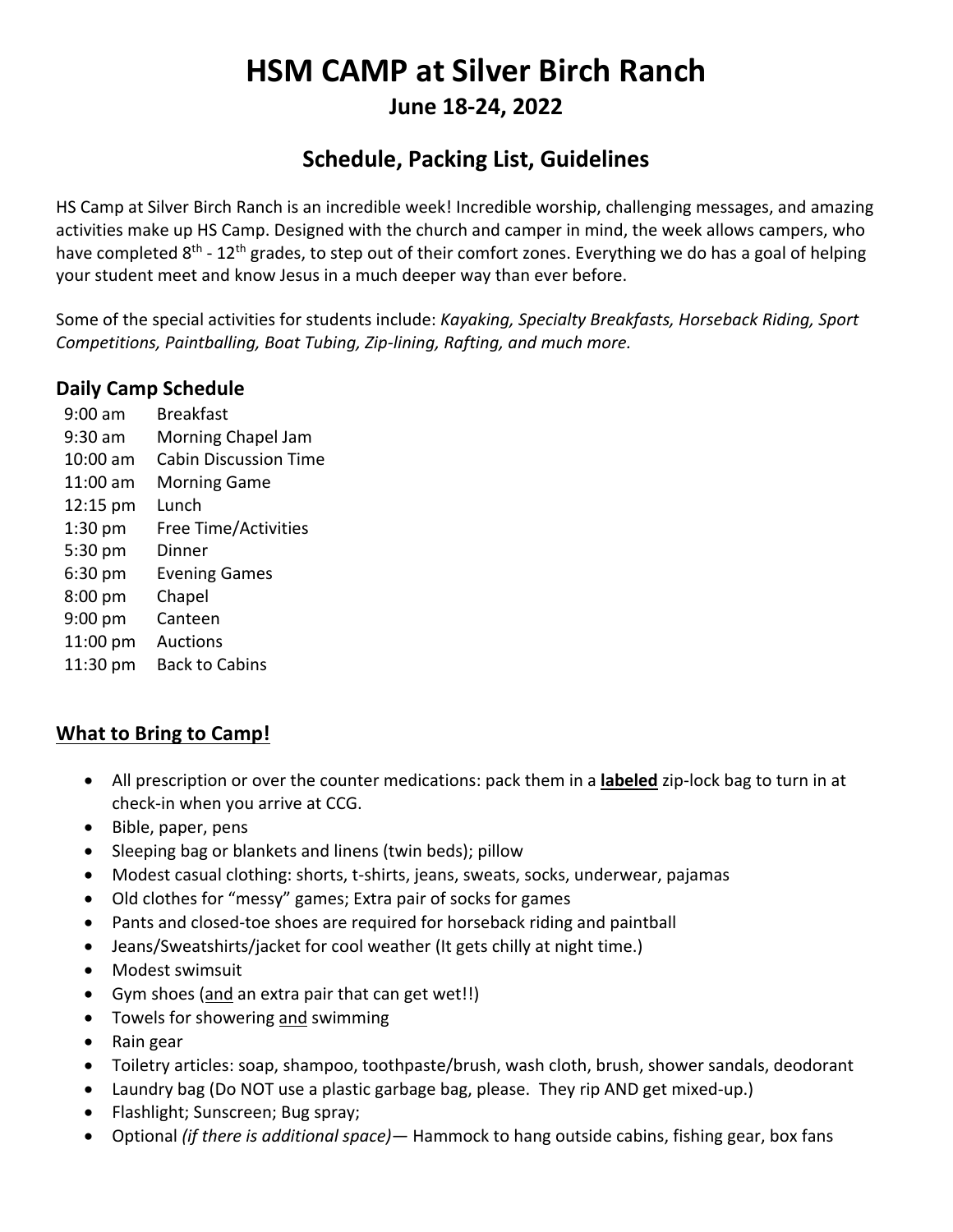- o Students may bring cell phones. **However, they will be limited to specific times only.** We encourage students to disconnect from distractions as much as possible. This includes calling/texting friends or family, social media, browsing, etc. **If a student is abusing this, their phone will be taken away and not given back until arrival to CCG at the end of camp.**
- o Parents, TJ will have his cell phone, and you can contact your child by calling him. We invest great time and expense to go to camp and spend time with God and each other, and phones can undermine this faster than anything. Please make sure you have a conversation with your student before camp about this.
- $\circ$  Please mark all clothing and equipment clearly with your student's first & last name. Missing items which we are able to find can be returned, **upon request**, for a postage and handling fee at your cost. We recommend that new or expensive clothing not be brought to camp.
- o Due to space for luggage, please only send one suitcase, one backpack, and then the sleeping bag/pillow with your student.

#### **Money**

**While Traveling** – Students will need to bring money for **3** meals while traveling. This is not included in the cost of the trip and is the responsibility of the student. Students will have the opportunity to buy cheese or snacks here. *IMPORTANT: Do not put food money in the Canteen account, as students will spend it and not have money to eat food on the way home.*

**At Camp** – You had the chance to put money into a "Canteen Account" for your student during the online registration with Silver Birch. At the Canteen, students can buy sodas, candy, t-shirts, sweatshirts, etc. The camp holds the cash and deducts their purchases from their account. Any amount left at the end of camp will be refunded to them in cash.

#### **Travel Schedule**

Our group will be traveling by 2 - 55 passenger buses.

#### **Saturday, June 18th**

6:00 am – Meet at Community Church of Greenwood (eat breakfast BEFORE you come) 6:30 am – Leave for camp 11:30 am – Lunch stop 5:00 pm – Arrive at camp 6:00 pm – Dinner (@camp, included in camp cost) 7:00 pm – Camp begins

#### **Friday, June 24th**

10:30 am – Leave Silver Birch Ranch for home 1:00 pm – Lunch stop 7:00 pm – Dinner stop 10:00 pm – Arrive at Community Church of Greenwood

#### **Forms Needed**

Every student must have a completed registration with Silver Birch Ranch asap. The link and tutorial video can be found at www.ccgonline.org/students.